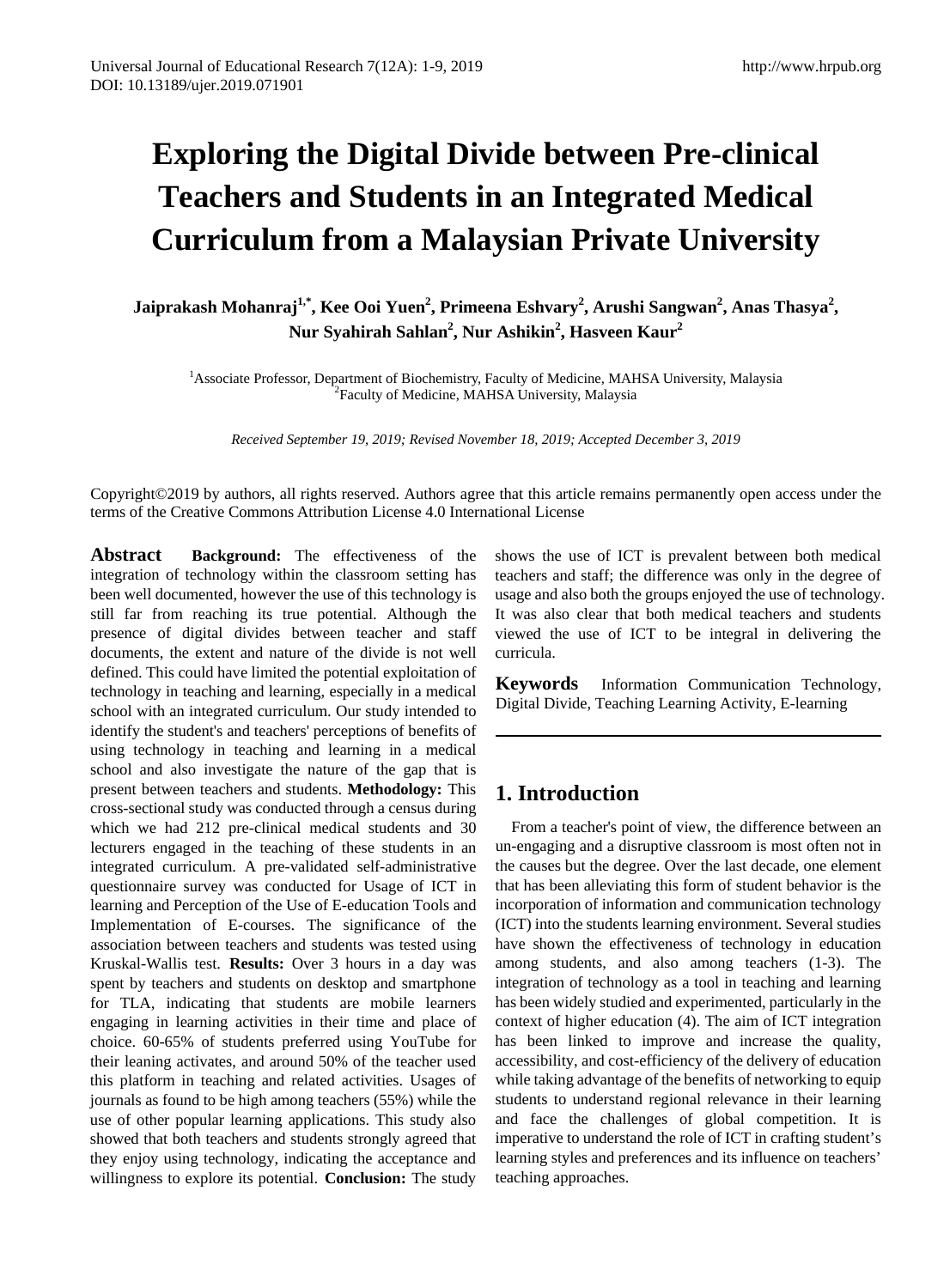## **1.1. Use of Technology and Its Effectiveness among Students**

The future workplace driven by industrial revolution 4(IR4) will require students to have technical and digital ability to use standard programs such as spreadsheets and presentations along with the understanding of sophisticated technology behind Artificial Intelligence. It has been suggested by many researchers that interaction in online learning programs promote student-centered learning, encourage broader student participation, and produce more in-depth and reasoned discussions than observed in a traditional face-to-face program (5, 6). Davis and colleagues have also shown that several educational institutes had started moving from textbooks to tablet in classrooms (7) and had demonstrated impressive results with regards to the student's learning behavior.

Domingo et al. suggested that facilitating access to information and increasing engagement to learning are the two main impacts of mobile technology in the classroom(8). A study conducted in Clearwater High School reported an 18% increase in the test score when student learning was substituted with the use of the internet using the Kindle instead of a textbook. The study also showed that students were able to see their homework assignments, complete work, read their textbooks, and much more right at the touch of a button. Studies also report that technology has the potential to improve quantitative assessment performance in core subjects, as well as overall GPA. The use of ICT also leads to qualitative improvements; resulting in higher-quality student work. Gulek et al. in their study concluded that students using computers when learning to write are not only more engaged and motivated in their writing but also produce work that is of greater length and higher quality, especially at the secondary level(9). Although an array of studies have demonstrated many advantages in student learning, most of which were set up in schools with sparse data available from professional courses and even fewer from medical schools.

### **1.2. Use of Technology and Its Effectiveness among Teachers**

Teachers, who are also lifelong learners, are now expected to have to adapt to the integration of ICT in their learning process in varying degree either by updating their skill set via various online courses or using online search engines in research or using YouTube and other video streaming portals enhance teaching activities. Most of the studies conducted on digital immigrants have observed acceptance of this integration among a large number of teachers and reluctance among a significant teacher's population.

Kim et al. conducted in-depth interviews and classroom observations of five middle school science teachers to conclude that teachers perceived that using Web resources made students' learning more dynamic and active as it promotes the interaction and communication among students and between students and teachers (10). Another study examined pre-service teachers' computer acceptance and concluded that the perceived usefulness of technology had a significantly positive effect on teachers' intentions to use computers in the classroom (11). On the other hand, few reviews also suggest that many teachers feared that using technology would harm students' understanding of basic math concepts, make them overly dependent on technology, and not be useful as an instructional tool (12).

A research conducted in 2005 involving 15 teachers from two urban schools and two rural schools in Canada showed that none of the teachers considered that technology could increase students' confidence. They also concluded that nine teachers claimed that they would use technology only for keen students and that the use of technology demands time and specific skills. Weak students needed to focus on the practice of necessary skills rather than wasting time on technology integration. Several teachers said that the traditional textbook-based approach would be more appropriate for weak students than technology-supported learning (13). In our understanding, the research community had presented a broadly divided view among teachers over the incorporation of ICT in a student learning environment, more so with among those teaching in a professional course.

#### **1.3. Digital Gap between Students and Teachers**

A study conducted in Shanghai showed that Chinese students spend a long time using ICT than their teachers, with teachers using ICT more inside the classroom than outside (14). Their findings also revealed a complicated relationship between personal factors and social influence that explained the teacher's ICT adoption. In contrast, Ertmer et al. found that teacher's pedagogical beliefs (i.e., student-centered or teacher-centered pedagogy), as well as their beliefs and attitudes about the relevance of technology in education, played vital roles in shaping ICT practices(15). Several studies have explored the influence of technology and concluded that technology could motivate students to learn mathematics and science (11, 16, 17).

An earlier review of the literature indicated that many teachers feared that using technology would harm student's understanding of basic math concepts, make them be overly dependent on technology, and not be useful as an instructional tool (18). The study further showed that a significant number of teachers perceived that they had never been introduced to any software that aided in teaching and believed that using the software did not save time in teaching or evaluation (18). The digital gap that can exist in teaching and learning between teachers and students can be partly owed to what we identify as the generation gap. This gap examines differences not among students, but rather between students and teachers. Many youths today have spent much of their lives surrounded by, and multitasking with, computers, video games, cellular phones, digital cameras, digital music players, and the Internet (19).

In contrast, today's teachers being digital immigrants have grown to use computers, the internet, and other digital media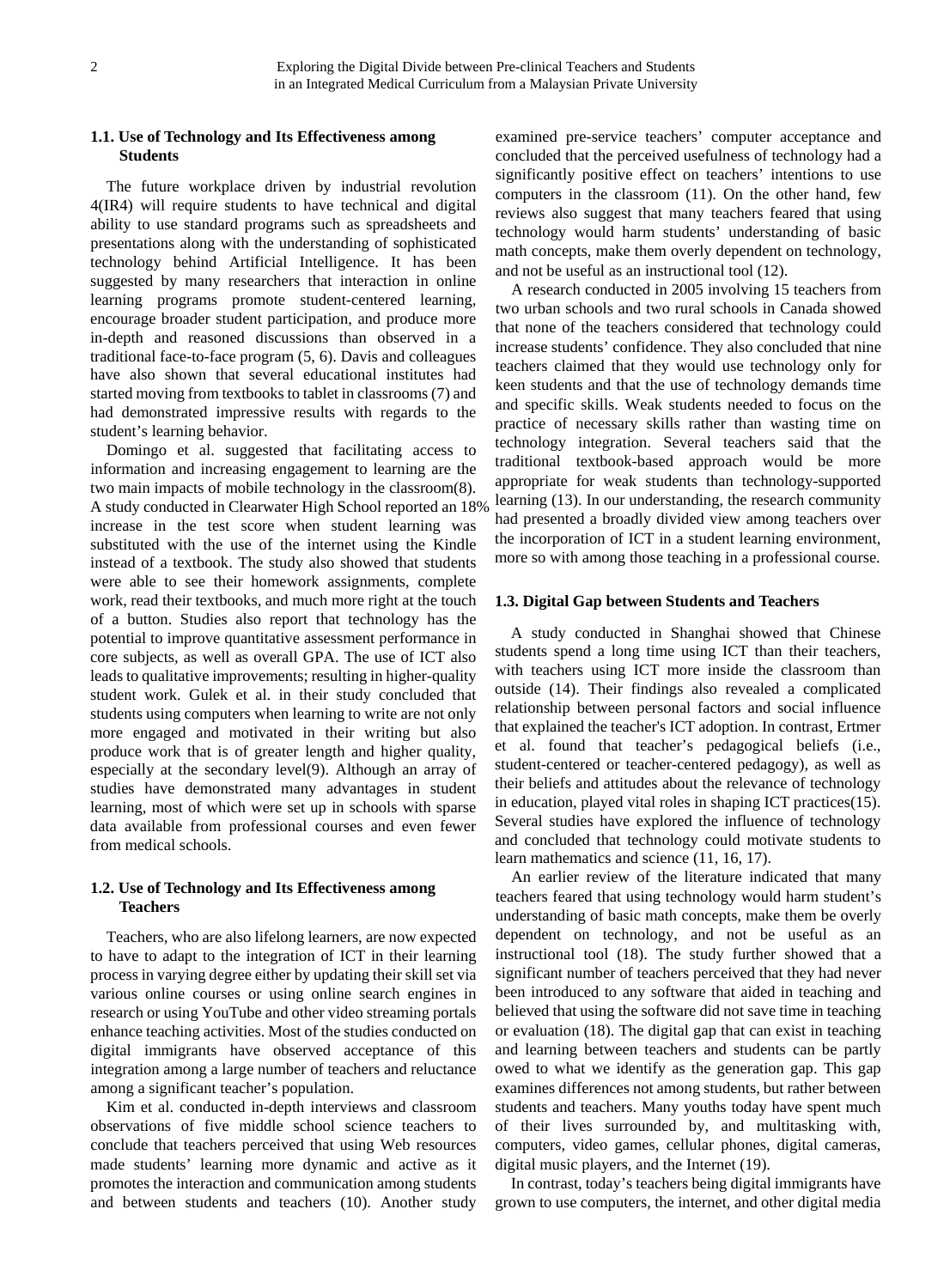which could be used by the teachers depending on their interest, dependency, and inclination towards technology. Like all immigrants, teachers learn to adapt to their environment, but "they always retain their accent and their foot in the past. Their teaching style, which likely reflects the way they were taught as children, may not match well with the learning styles of their digital native students.

Although several studies have demonstrated the effectiveness of technology integration within classroom setting for subjects such as mathematics and sciences, our study is intended to identify the students and teachers perception on benefits of using technology in teaching and learning in a medical school and also investigate for the possible gap that may be present between teachers and students. This study aims to investigate the perception on the effectiveness and usage of information and communication technology (ICT) in teaching and learning activities (TLA) among pre-clinical medical students and medical lecturers in a private medical university and further evaluated the association between the perception of ICT between pre-clinical medical students and teachers.

# **2. Materials and Methods**

A cross-sectional study was conducted between November 2017 and July 2018 at a private medical university in Malaysia. Census was used to gather information from 212 pre-clinical medical students and 30 lecturers engaged in the teaching of these students in an integrated curriculum. Among the pre-clinical students, 100 were from year 1, and 112 were from year 2. Ethical clearance was obtained from the medical faculty research committee.

A self-administrative questionnaire survey method was chosen for data collection because of the large and scattered number of participants (across different campuses). Usage of ICT in learning(20) and Perception of the Use of E-education Tools and Implementation of E-courses(21) questionnaires were used. These are validated five-point Likert-scale questionnaire with numbers indicating  $1 =$  Strongly Disagree,  $2 = Disagree, 3 = Neutral, 4 = Agree, 5 = Strongly Agree.$ Before the commencement of this project, a pilot study was conducted with students outside the medical faculty to

establish the validity and reliability of the questionnaires.

Written consent was obtained from volunteering participants who were involved in the TLA from within the faculty of Medicine. The final data was then analysed by using Statistical Package for the Social Sciences (SPSS) software package 23.

# **3. Results**

## **3.1. Socio-demographic Characteristics of the Study Population**

A total of 212 participants were included in this study, which comprised 30 teachers, 112 year 2, and 100 year 1 medical student. As shown in table 1, the mean age of lecturers was  $49.61(\pm 13.763)$ , year one students were 20.35  $(\pm 1.358)$ , and year two students were 21.14  $(\pm 1.172)$ . Over 60% of the student population were females, while among teachers, 60% were males. Over 80% of the medical students were from an urban background, while around 50% of the medical teacher's population were from urban.

**Table 1.** Demographic characteristics of the study population

| Variables            | Category | Year 1           | Year 2           | <b>Teachers</b>   |  |
|----------------------|----------|------------------|------------------|-------------------|--|
| Number(n)            |          | 100 (41%)        | 112 (46%)        | 30(13%)           |  |
| Age (Mean $\pm SD$ ) |          | $20.35 \pm 1.35$ | $21.14 \pm 1.17$ | $49.61 \pm 13.73$ |  |
| Gender(n)            | Male     | 31 (31%)         | 41 (37%)         | 18 (60%)          |  |
|                      | Female   | 69 (69%)         | 71 (63%)         | $12(40\%)$        |  |
| Previous             | Urban    | 85%              | 82%              | 55%               |  |
| Residency<br>(% )    | Rural    | 15%              | 18%              | 45%               |  |

#### **3.2. Utilization of Devices for TLA**

The y-axis in Figure 1 indicates the degree of usage measured on a Likert Scale where  $1 =$  Never,  $2 =$  <3 hours a day,  $3 = 3-5$  hours a day,  $4 = 5$  hours a day, for the devices represented in the x-axis. As observed (Fig. 1) that the majority (65%) of the teachers prefer to use a desktop when compared to a student who has shown to prefer smartphones (60-65%) for their TLA. It is also noted that the usage of the laptop was prevalent among both teachers and students alike.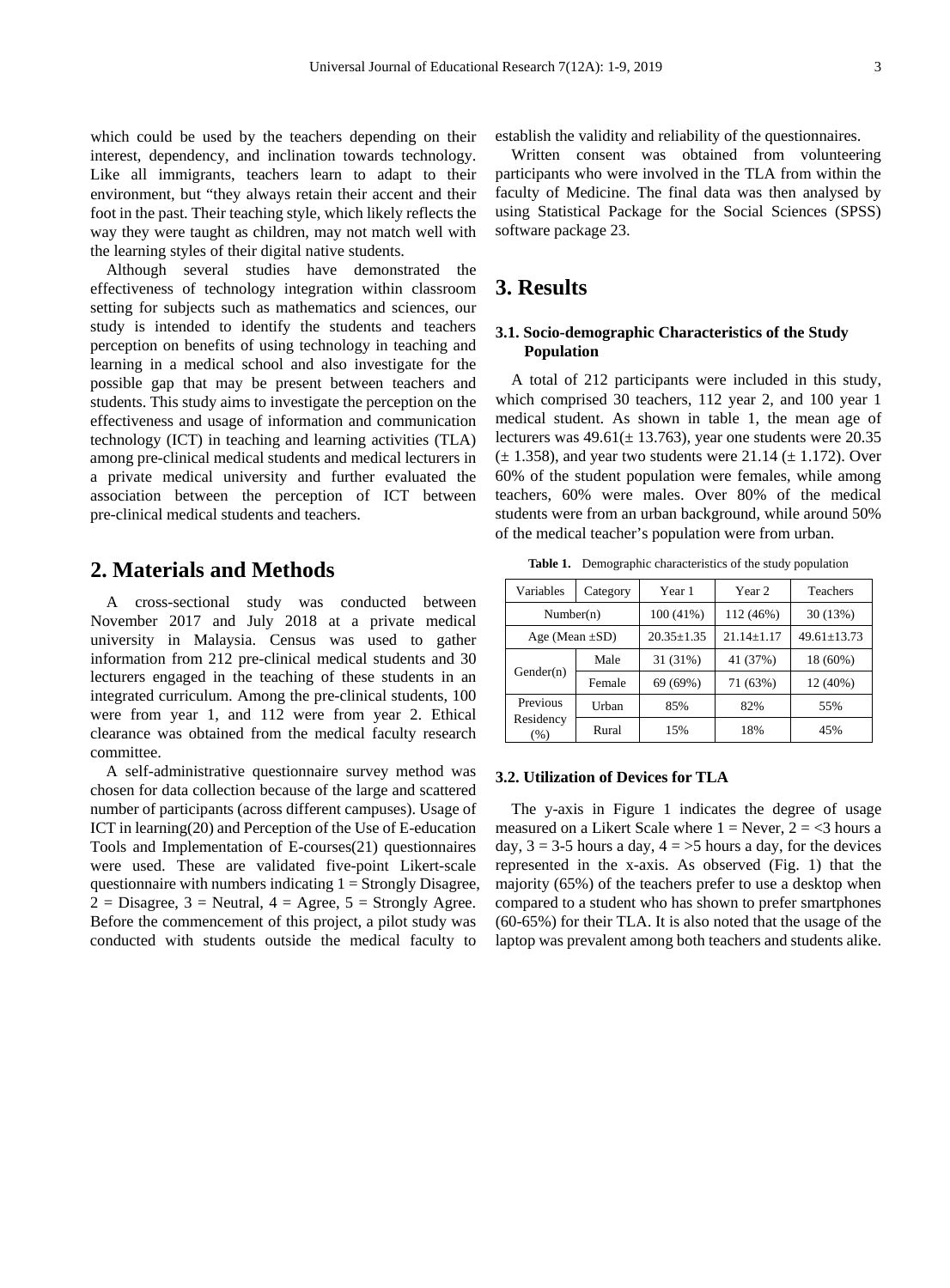4 Exploring the Digital Divide between Pre-clinical Teachers and Students in an Integrated Medical Curriculum from a Malaysian Private University



**Figure 1.** Usage of devices for Teaching and Learning related Activities



**Figure 2.** Webpages frequented for Teaching and Learning related Activities

#### **3.3. Webpages Engaged for TLA**

The y-axis in Figure 2 indicates the degree of usage measured on a Likert Scale where  $1 =$  Never/Very Rare,  $2 =$ Rare,  $3 =$  Moderate,  $4 =$  Frequent,  $5 =$  Very Frequent, for the webpage engaged during TLA indicated in the y-axis. Around 55% of teachers and year one medical students were engaged in the utilization of university resources from Learning Management System when compared to 40% of year two students. It is also observed that 60-65% of students from both year 1 & 2 preferred using YouTube for their leaning activates and around 50% of the teacher also used this platform in teaching activities. Usages of journals are found to be high among teachers (55%) while the use of other popular learning applications such as WebMD and Medscape was popular among students. Other popular applications such as Khan's Academy, Osmosis, Lecturio,

etc. were sparingly used by both teachers and students alike.

#### **3.4. Utilization of Technology for Recreational Purposes**

Table 2 presents the mean and SD of the score for interpreting the usage of technology for recreational purpose on a Likert Scale where  $1 =$  Never/Very Rare,  $2 =$  Rare,  $3 =$ Moderate,  $4 =$  Frequent,  $5 =$  Very Frequent, for the recreational activates engaged during indicated in the x-axis. It is noted that there is a statistically significant difference between the teachers and students with students clearing engaging in higher activity. The stark difference is observed in activities such as playing games, chatting, and online shopping. It is also noted that a student's engagement with web surfing and non-academic/non-recreational usage was also significantly higher when compared to the teacher. This table further indicates that the students are far more engaged with technology-related activities than teachers.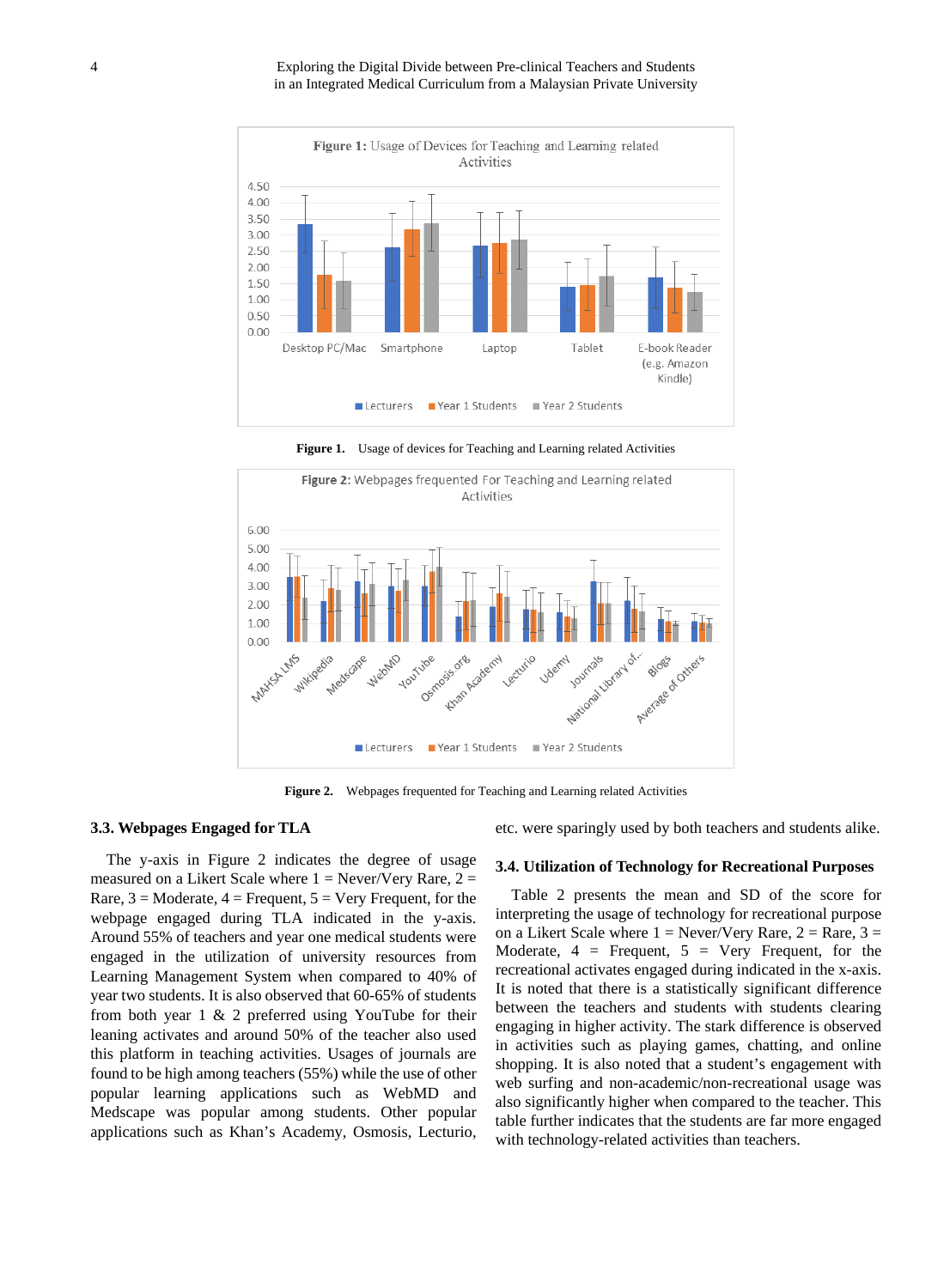| Activities        | Participants    | Mean | <b>SD</b> | Significance* (ANOVA) |  |
|-------------------|-----------------|------|-----------|-----------------------|--|
|                   | Lecturers       | 1.24 | 0.577     |                       |  |
| Games             | <b>Students</b> | 2.65 | 1.408     | 0.000                 |  |
|                   | Lecturers       | 2.52 | 1.214     |                       |  |
| Downloading Media | <b>Students</b> | 3.31 | 1.230     | 0.001                 |  |
| Chat              | Lecturers       | 2.69 | 1.391     |                       |  |
|                   | <b>Students</b> | 4.07 | 1.007     | 0.000                 |  |
| Email             | Lecturers       | 3.97 | 1.149     |                       |  |
|                   | <b>Students</b> | 3.33 | 1.113     | 0.005                 |  |
| Web Surfing       | Lecturers       | 3.38 | 1.374     | 0.029                 |  |
|                   | Students        | 3.86 | 1.062     |                       |  |
|                   | Lecturers       | 1.83 | 1.256     | 0.000                 |  |
| Online Shopping   | <b>Students</b> | 2.84 | 1.310     |                       |  |
| Online Business/  | Lecturers       | 2.76 | 1.573     |                       |  |
| <b>Banking</b>    | <b>Students</b> | 2.22 | 1.153     | 0.026                 |  |

**Table 2.** Technology usage for recreational purposes among pre-clinical teachers and students

|  |  |  |  | Table 3. Perception of usage of technology for TLA Activates |
|--|--|--|--|--------------------------------------------------------------|
|--|--|--|--|--------------------------------------------------------------|

|                |                                                                                            | Mean (Standard Deviation) |                 | Kruskal-Wallis test |           |                 |
|----------------|--------------------------------------------------------------------------------------------|---------------------------|-----------------|---------------------|-----------|-----------------|
|                | <b>Ouestions</b>                                                                           | Lec.                      | Year 1          | Year 2              | Gender    | Lec. Vs.        |
|                |                                                                                            |                           | Stud.           | Stud.               | $(Sig^*)$ | Stud. $(Sig^*)$ |
| 1              | I spend most of my free time on gadgets and technology.                                    | $3.17 \pm 1.11$           | $3.90 \pm 1.02$ | $3.73 \pm 1.10$     | 0.064     | $0.002*$        |
| $\overline{2}$ | Technology allows me to communicate with<br>colleagues/parents/lecturers more efficiently. | $4.17+1.02$               | $4.08 + 0.86$   | $4.34 \pm 0.77$     | 0.720     | 0.920           |
| 3              | I use smartphone to take photos and videos.                                                | $3.97 \pm 0.96$           | $4.33 \pm 0.86$ | $4.19 \pm 0.95$     | 0.735     | 0.078           |
| $\overline{4}$ | I use technology to send or receive instant messages.                                      | $4.53 \pm 0.73$           | $4.41 \pm 0.86$ | $4.41 \pm 0.73$     | 0.029     | 0.412           |
| 5              | Technology allows me to participate in group discussions.                                  | $3.93 \pm 1.01$           | $4.22 \pm 0.87$ | $4.17 \pm 0.81$     | 0.167     | 0.194           |
| 6              | I enjoy using technology.                                                                  | $4.03 \pm 0.89$           | $4.34 \pm 0.80$ | $4.04 \pm 0.94$     | 0.027     | 0.326           |
| $\tau$         | I am using ICT to search for what I want to learn.                                         | $4.10 \pm 0.96$           | $4.25 \pm 0.96$ | $4.23 \pm 0.83$     | 0.089     | 0.388           |
| 8              | I am using ICT to look for pictures for better imagination and<br>better memory.           | $4.10 \pm 1.09$           | $4.14 \pm 1.02$ | $4.14 \pm 0.87$     | 0.043     | 0.964           |
| $\mathbf{Q}$   | I am using ICT to watch videos for a better understanding of a<br>concept.                 | $3.93 \pm 1.17$           | $4.04 \pm 1.05$ | $4.10 \pm 0.89$     | 0.247     | 0.711           |
| 10             | I am using ICT to listen to music to gain focus during the<br>study.                       | $2.80 \pm 1.34$           | $3.43 \pm 1.38$ | $3.77 \pm 1.18$     | 0.246     | $0.002*$        |
| 11             | I use my computer to make my notes during lectures.                                        | $4.63 \pm 0.66$           | $2.34 \pm 1.31$ | $2.24 \pm 1.16$     | 0.001     | $0.000*$        |
| 12             | I am keeping all my data, notes, files on my computer.                                     | $4.30 \pm 1.11$           | $3.73 \pm 1.22$ | $3.84 \pm 1.13$     | 0.005     | $0.008*$        |
| 13             | I believe that I can improve my language skills using the<br>benefits of the Internet.     | $3.83 \pm 1.20$           | $3.74 \pm 1.07$ | $3.77 \pm 0.89$     | 0.326     | 0.497           |
| 14             | The Internet is especially useful in completing assignments.                               | $4.33 \pm 0.84$           | $4.32 \pm 0.79$ | $4.23 \pm 0.84$     | 0.141     | 0.604           |
| 15             | I can understand new concepts more easily when I use web<br>services such as YouTube.      | $3.93 \pm 1.01$           | $4.10 \pm 0.89$ | $4.14 \pm 0.93$     | 0.367     | 0.314           |
| 16             | The Internet can reduce the duration of information lookup.                                | $4.10 \pm 0.92$           | $4.11 \pm 0.98$ | $4.10\pm0.99$       | 0.002     | 0.861           |
| 17             | Technology can increase my daily productivity.                                             | $4.07 \pm 0.94$ )         | $3.77 \pm 1.14$ | $3.75 \pm 1.04$     | 0.735     | 0.165           |
| 18             | Smartphones can relieve my stress.                                                         | $2.87 \pm 1.16$           | $3.60 \pm 1.21$ | $3.45 \pm 1.13$     | 0.535     | 0.006           |

Likert Scale: 1=Strongly Disagree, 2=Disagree, 3=Neutral, 4=Agree, 5=Strongly Agree

 $*$  = Significance with  $p < 0.05$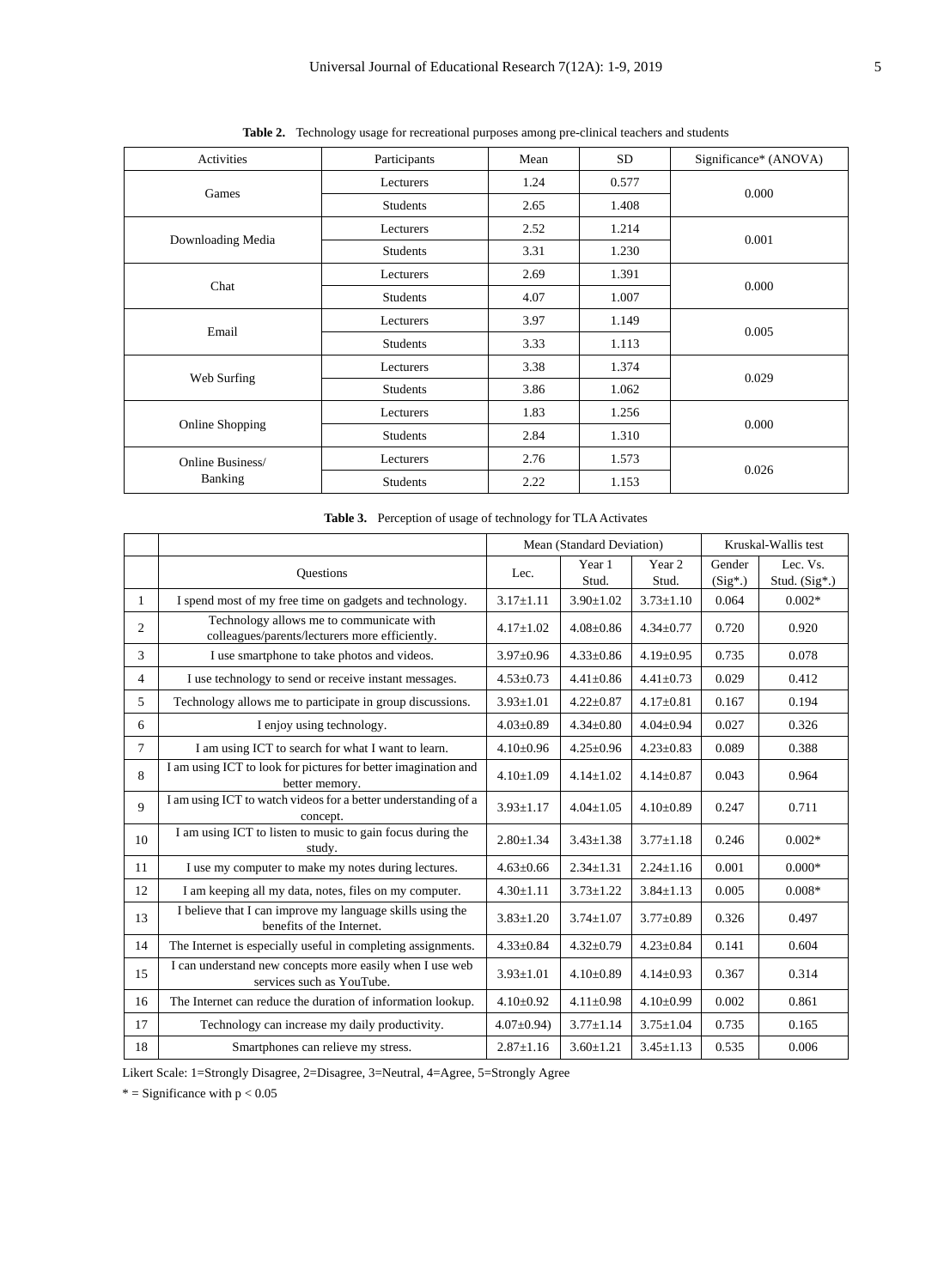## **3.5. Usage of Technology for Teaching and Learning related Activities**

The relationship between all the items for the perception of usage of technology for TLA was tested by Kruskal-Wallis test, and the results are shown in Table 3. The meaningful relationship was found between mean of questions 4, 6, 8, 11, 12, & 16 between males and females in the study population. Whereas questions 1, 10, 11, 12, & 18 were significantly different when tested between teachers and students.

## **3.6. Usage of Technology for Teaching and Learning related Activities**

Table 4 shows the value of mean & SD along with the relationship between all the items for Perception on the Use of E-education Tools and Implementation of E-courses was tested by Kruskal-Wallis test. A meaningful relationship was found between mean of question 7, 12, 16, &17 between males and females in the study population. Whereas questions 2, 3, 5, 6, 7, 10, 11, 12, 13, 15 & 17 were significantly different when tested between teachers and students.

|                |                                                                                                                                                   | Mean $\pm$ Standard Deviation |                 |                  | Kruskal-Wallis test |                                |  |
|----------------|---------------------------------------------------------------------------------------------------------------------------------------------------|-------------------------------|-----------------|------------------|---------------------|--------------------------------|--|
|                | Questions                                                                                                                                         | Lec.                          | Year 1<br>Stud. | Year 2 Stud.     | Gender<br>$(Sig^*)$ | Lec. Vs.<br>Stud.<br>$(Sig^*)$ |  |
| 1              | A mix-up between traditional and online learning<br>would provide students with more help and support.                                            | $4.30 \pm 0.79$               | $4.13 \pm 0.83$ | $4.00 \pm 0.77$  | 0.484               | 0.120                          |  |
| 2              | Clear vision, mission, and objectives should be set<br>for the online curriculum.                                                                 | $4.30 \pm 0.75$               | $3.98 \pm 0.85$ | $3.87 \pm 0.79$  | 0.209               | 0.018                          |  |
| 3              | Rules should be set for delivering online pre-clinical<br>medical courses regarding online communications,<br>culture, methodology, and process.  | $4.50 \pm 0.77$               | $3.96 \pm 0.81$ | $3.65 \pm 0.82$  | 0.183               | 0.000                          |  |
| $\overline{4}$ | Online assessment tools can be used to assess the<br>success of online pre-clinical medical courses.                                              | $3.83 \pm 0.95$               | $3.87 \pm 0.83$ | $3.58 \pm 0.89$  | 0.181               | 0.470                          |  |
| 5              | Clear policy and bylaws should be developed<br>concerning the implementation of online learning<br>courses in the pre-clinical medical education. | $4.10{\pm}0.88$               | $3.79 \pm 0.90$ | $3.56 \pm 0.81$  | 0.123               | 0.012                          |  |
| 6              | Online learning courses require students to be more<br>self-disciplined, independent, and more organized.                                         | $4.13 \pm 0.93$               | $3.80 \pm 0.92$ | $3.71 \pm 0.92$  | 0.564               | 0.027                          |  |
| $\tau$         | A strategy and clear plan should be set on how to<br>implement and integrate online learning courses into<br>the pre-clinical medical education.  | $4.37 \pm 0.80$               | $3.94 \pm 0.77$ | $3.72 \pm 0.82$  | 0.023               | 0.000                          |  |
| 8              | E-education system is more suitable for theoretical<br>courses.                                                                                   | $3.43 \pm 1.16$               | $3.59 \pm 0.88$ | $3.23 \pm 1.00$  | 0.173               | 0.849                          |  |
| 9              | Online courses would provide remote learners with<br>an opportunity for mid-level qualifications.                                                 | $3.50 \pm 0.90$               | $3.58 \pm 0.86$ | $3.39 \pm 0.91$  | 0.975               | 0.983                          |  |
| $10\,$         | Online learning courses are more convenient and<br>more compatible with students' and tutors' lifestyle.                                          | $3.07 \pm 0.78$               | $3.60 \pm 1.02$ | $3.57 \pm 0.92$  | 0.949               | 0.001                          |  |
| 11             | Resources and tools that support online courses are<br>always available.                                                                          | $3.03 \pm 1.033$              | $3.56 \pm 1.00$ | $3.30 \pm 1.02$  | 0.510               | 0.037                          |  |
| 12             | Online learning courses would provide the same<br>quality of face-to-face courses.                                                                | $2.37 \pm 0.96$               | $2.90 \pm 1.04$ | $2.67 \pm 1.03$  | 0.011               | 0.030                          |  |
| 13             | Technical support for online courses is always<br>available.                                                                                      | $2.67 \pm 0.92$               | $3.20 \pm 1.02$ | $3.08 \pm 0.95$  | 0.769               | 0.013                          |  |
| 14             | Lab or practical courses can be taught online.                                                                                                    | $2.03 \pm 0.96$               | $2.66 \pm 1.19$ | $2.35 \pm 1.23$  | 0.274               | 0.063                          |  |
| 15             | Online learning courses are too complicated for my<br>computer skills.                                                                            | $2.00 \pm 0.98$               | $2.54 \pm 1.13$ | $2.58 \pm 1.023$ | 0.168               | 0.007                          |  |
| 16             | Online learning courses would provide the student<br>with a degree that is somehow equal to the<br>on-campus degree.                              | $2.50 \pm 0.82$               | $2.74 \pm 0.91$ | $2.59 \pm 0.97$  | 0.018               | 0.426                          |  |
| 17             | The phase 1 modules can be taught online.                                                                                                         | $2.33 \pm 1.06$               | $3.00 \pm 1.04$ | $2.86 \pm 0.99$  | 0.001               | 0.007                          |  |

**Table 4.** Perception of the Use of E-education Tools and Implementation of E-courses

Likert Scale: 1=Strongly Disagree, 2=Disagree, 3=Neutral, 4=Agree, 5=Strongly Agree

 $*$  = Significance with  $p < 0.05$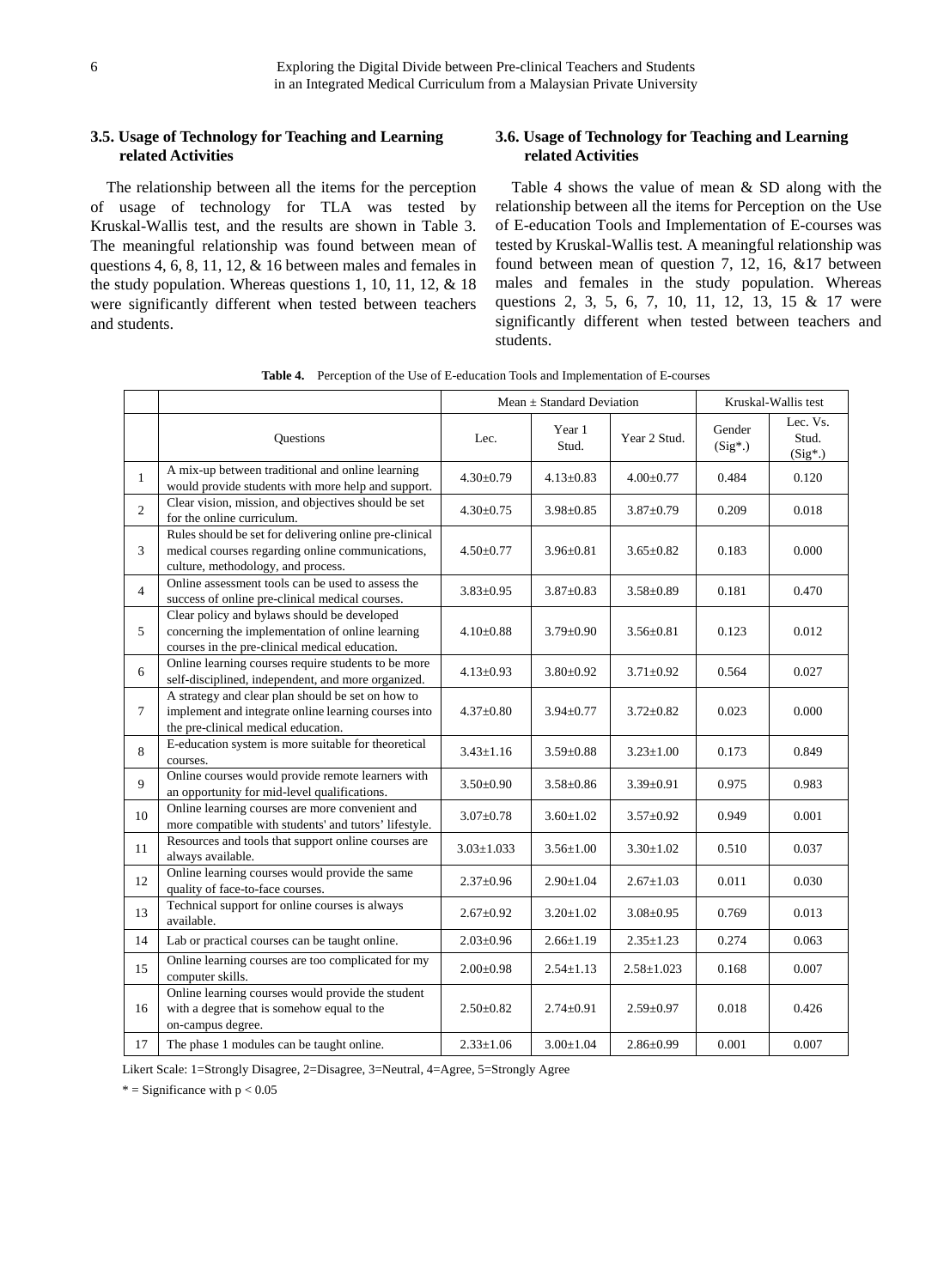# **4. Discussion**

The Fourth Industrial Revolution (IR 4.0) is expected to change how we live, work, and communicate; it is also likely to change the things we value and the way we value them in the future. The impact of this change has already been observed in various sectors, including the healthcare industry. Button D (2014) and others in their article showed that over the last two decades, the educational sector had been significantly invaded by ICT (22, 23). The use of digital technologies and social networking has grown rapidly over the last decades, and these technologies are increasingly being incorporated into the teaching of higher education(1, 2, 24). As a result, both medical educators and medical students are expected to incorporate and use digital technologies to facilitate teaching and learning in undergraduate medical curricula. This is of greater relevance in integrated curricula when compared to the traditional curriculum as the latter demands the students to use TLA to investigate, gather resources, segregate, compile the learning materials and present them in various forums such as PBL and ECE sessions.

In this era of digital explosion, innovative devices have flooded the market over the last decade. Both teachers and students alike are spoilt for choices. The results in this study show that among these devices used to explore TLA, the usage of laptop and desktops was commonly preferred by teachers, while smartphones and laptops were used by students while engaging in various teaching and learning activities. This indicates that students are mobile learners engaging in learning activities in their time and place of choice (25). This further indicates that the TLA activities that are used to deliver medical curricula should use such platforms to deliver the resources and learning contents compatible with these devices. Studies showed that medical teachers, especially in an integrated curriculum are primarily involved in the process of integration of ICT however, belonging to the category of digital immigrants they are yet to garner the potential in the use of these devices(26,3). Understanding this divide will help us resolve the issues over the hesitancy that exists over a particular section of the teacher's population in adapting to this new teaching and learning environment.

With the abundant availability of free information on the internet, it has been often commented that the choice of teaching and learning content should be carefully screened. In our study, we found that students used web services like Wikipedia, YouTube, Osmosis and Khan Academy more frequently than lecturers in engaging with TLA while on the other hand, the lecturers preferred services like Udemy and online journals. These results indicate that students are more likely to use quick and easily readable resources like Wikipedia and YouTube where the information is easy to comprehend and less reliable while lecturers prefer using resources like journals and the National Library of Medicine of The United States for teaching activities. It could be reasoned that the student's approach towards TLA could be

innate to the curricula which further can be due to various factors such as cognitive load, timetable constraints, assessment strategies etc. (27) in their article mandate that medical curricula should be developed with ICT integration as a core component and also report the challenges in changing the medical teaching process. Hence increased usage of videos taken from these students' preferred resources may prove to be helpful in the lecture hall as well, since that would support the lecture's theoretical information with a visual idea in the video format.

It is widely accepted that the digital revolution has not only impacted the learning process but also has an undeniable effect on the usage of this technology to foster our social needs. Table 2 shows the involvement of both students and teachers with various non-academic activities. It is noted that students have significantly spent more time on such extra-curricular activities when compared to teachers. However, activities such as downloading media, chatting, emailing, and web surfing have been frequently used, indicating the willingness of the teachers to adapt to new technology. This further indicates that acceptance and usage of ICT can be nurtured among teachers who are the most important contributors for integrating ICT into the curricula.

Item numbers 10, 11 & 12 from table 3 show that students have been utilizing information and communication technology to enhance their learning, especially while taking notes and storage of data. Both teachers and students have strongly agreed that they enjoy using technology, indicating the acceptance and willingness to explore its potential. However, as indicated in item 15, students preferred web services such as YouTube to understand new concepts more readily when compared to a teacher who continues to engage in using hardcopies in the form of textbooks and journals. It is also noted that choice to actively use technology in the classroom, storage of data, and internet to lookup for information was more commonly used by males.

The results indicated in Table 4 show that the teacher believed that clear objectives, rules, and policies should be set up to implement online learning courses and to integrate ICT in MBBS Phase 1 modules. Students, on the other hand, choose to be flexible towards the rules and regulations that can restrict their autonomy for learning. Teachers also agreed that the challenge in the extensive use of ICT is that it requires students to be more self-organized and disciplined (28). It is observed in Table 4 that teachers appear to be cautious regarding online courses being integrated into pre-clinical MBBS. This could be because they are either not equipped with the necessary skills or enthusiastic about considering the change (26, 29).

Based on the results it is inferred that students support the view that most of the MBBS Phase 1 modules teaching content including lab or practical courses could be taught online, whereas the majority of teachers rejected this idea. This indicates that students' general perception regarding the possibility of integration of ICT (Information and Communication Technology) into pre-clinical modules is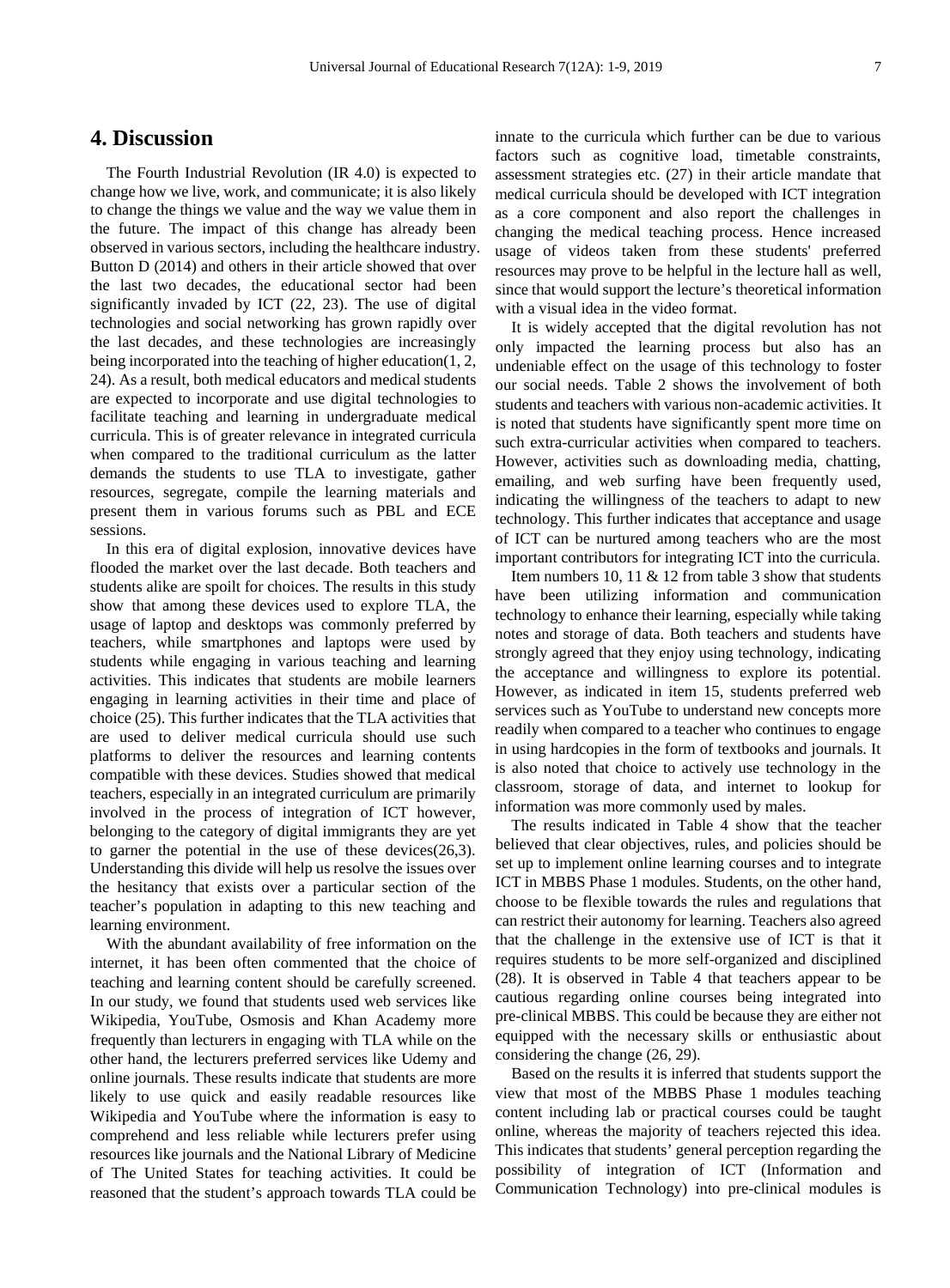better than that of lecturers, as shown in table 3. This shows a gap between the perception of ICT integration into teaching and learning activities among lecturers and students. (29) also showed that there is a gap between the teachers and the curricula that are implemented in higher education.

More students also perceived online learning courses to be more convenient and compatible with their lifestyles and also indicated that online courses would provide the same quality that face to face courses provide, hence showing that according to their opinions, online courses or classes would be easier to participate in. Exploring this possibility might lead to higher engagement with selected learning content, especially in an integrated curriculum. (30) showed the need to engage in online TLA such that the students are ready for their workplace challenges, which are fast integrating artificial intelligence(AI) for better performance. The study also shows that in both years 1 & 2 medical students there are students who have technological barriers due to issues like ineffective internet connection, or slow website loading problems that may hinder students' ability to perform their best.

Although the sample size calculated was for students and teachers in integrated medical curricula, we suggest a large sample to validate this study further. Our study looked into the perception of usage of ICT in one curriculum; this could be further compared for those teaching in integrated and traditional medical curricula. Thus data across different curricula and regions could further help us understand the perception of the use of ICT and investigate the extent of the digital divide between teachers and students.

## **5. Conclusions**

This study has conclusively shown that the use of ICT is prevalent between both medical teachers and staff; the difference was only in the degree of usage and also both the groups enjoyed the use of technology. It was also clear that both medical teachers and students viewed the use of ICT to be integral in delivering the curricula. The incorporation of ICT in classroom activity was far more prevalent with students than teachers. Students widely used technology for non-academic activities such as gaming, online shopping, and downloading media. The use of smartphones to relieve stress was also prevalent among students.

On the other hand, teachers were content to use technology for activities such as email and banking; they further choose to use Wikipedia and YouTube sparingly when compared to students. Although both students and teachers indicated their willingness to engage in online courses for their learning needs, students preferred autonomy and flexibility in delivering these contents. This indicates that although there has been the migration of teachers towards incorporating ICT in their TLA, there still exists a significant digital divide between them

Understanding this divide can help the effective

integration of ICT into the medical curricula and thereby better prepare our students to meet the  $21<sup>st</sup>$ -century workplace demands.

# **Conflict of Interest**

We hereby declare that this project in part or full has no conflict of interest or financial obligations towards any individual or organization.

## **Acknowledgements**

We are very grateful to all the participants who volunteered in this study. We are also thankful to MAHSA University for supporting us in this study.

# **REFERENCES**

- [1] Laurillard D. E-learning in higher education. Changing higher education: Routledge; 2005. p. 87-100.
- [2] Garrison DR. E-learning in the 21st century: A framework for research and practice: Routledge; 2011.
- [3] Md Yunus M. Malaysian ESL teachers' use of ICT in their classrooms: expectations and realities. ReCALL. 2007;19(1):79-95.
- [4] Corbett AT, Koedinger KR, Anderson JR. Intelligent tutoring systems. Handbook of human-computer interaction: Elsevier; 1997. p. 849-74.
- [5] Ni AY. Comparing the effectiveness of classroom and online learning: Teaching research methods. Journal of Public Affairs Education. 2013;19(2):199-215.
- [6] Smith D, Hardaker G. E-learning innovation through the implementation of an internet supported learning environment. Journal of Educational Technology & Society. 2000;3(3):422-32.
- [7] Ditzler C, Hong E, Strudler N. How tablets are utilized in the classroom. Journal of Research on Technology in Education. 2016;48(3):181-93.
- [8] Domingo MG, Garganté AB. Exploring the use of educational technology in primary education: Teachers' perception of mobile technology learning impacts and applications' use in the classroom. Computers in Human Behavior. 2016;56:21-8.
- [9] Gulek JC, Demirtas H. Learning with technology: The impact of laptop use on student achievement. The journal of technology, learning and assessment. 2005;3(2).
- [10] Kim Y, Grabowski BL, Song H-D. Science Teachers' Perspectives of Web-Enhanced Problem-Based Learning Environment: A Qualitative Inquiry. 2003.
- [11] Yuen AH, Ma WW. Gender differences in teacher computer acceptance. Journal of technology and Teacher Education. 2002;10(3):365-82.